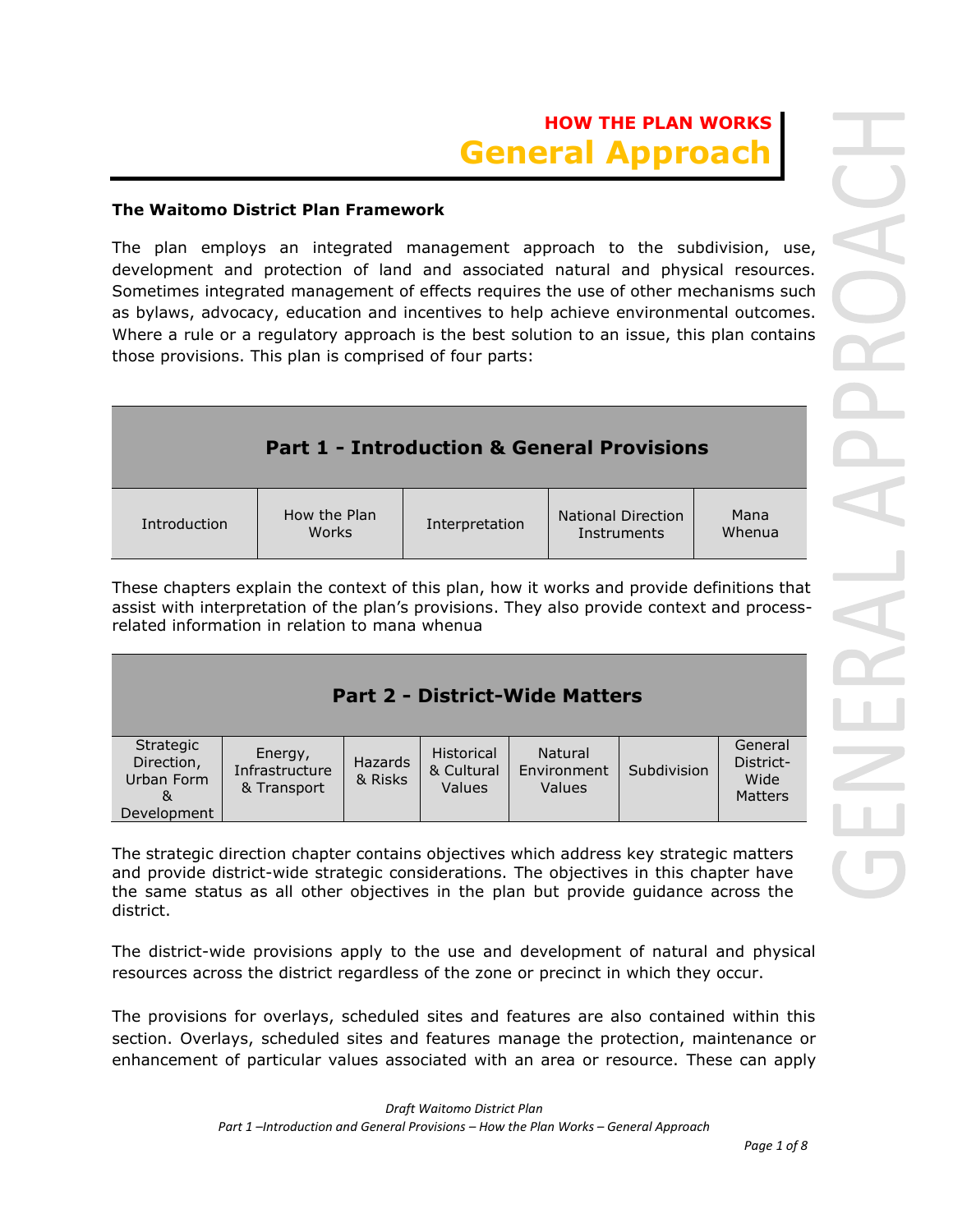across zones and precincts, however their boundaries do not generally align to zone or precinct boundaries and often they do not align to land parcel boundaries. The plan has the following overlays, scheduled sites and features:

|                                          | Heritage buildings and structures (SCHED1)                                  |  |
|------------------------------------------|-----------------------------------------------------------------------------|--|
| <b>Historical and cultural</b><br>values | Significant archaeological sites (SCHED2)                                   |  |
|                                          | Sites and areas of significance to Māori (SCHED3)                           |  |
|                                          | Sites and areas of significance to Māori - wāhi tapu sites<br>(SCHED4)      |  |
|                                          | Sites and areas of significance to Māori - cultural alert layer<br>(SCHED5) |  |
|                                          | Significant natural areas (SCHED6)                                          |  |
| <b>Natural features and</b>              | <b>Outstanding natural landscapes (SCHED7)</b>                              |  |
| landscapes                               | <b>Outstanding natural features (SCHED8)</b>                                |  |
|                                          | Landscapes of high amenity value (SCHED9)                                   |  |
|                                          | Karst overlay (SCHED12)                                                     |  |
|                                          | Areas of outstanding natural character (SCHED10)                            |  |
| <b>Coastal environment</b>               | Areas of high/very high natural character (SCHED11)                         |  |
|                                          | Coastal environment overlay (SCHED13)                                       |  |

There are also hazard areas and coastal hazard areas. The provisions for overlays, scheduled sites and features generally apply more restrictive rules than the zones. The provisions apply to all activities on the part of the site to which the overlay, scheduled sites or feature applies unless the rule expressly states otherwise. The overlays, scheduled sites and features are identified on the planning maps and individual sites are listed in the schedules in Part 4. The general approach is that overlays, scheduled sites and features take precedence over a zone or precinct.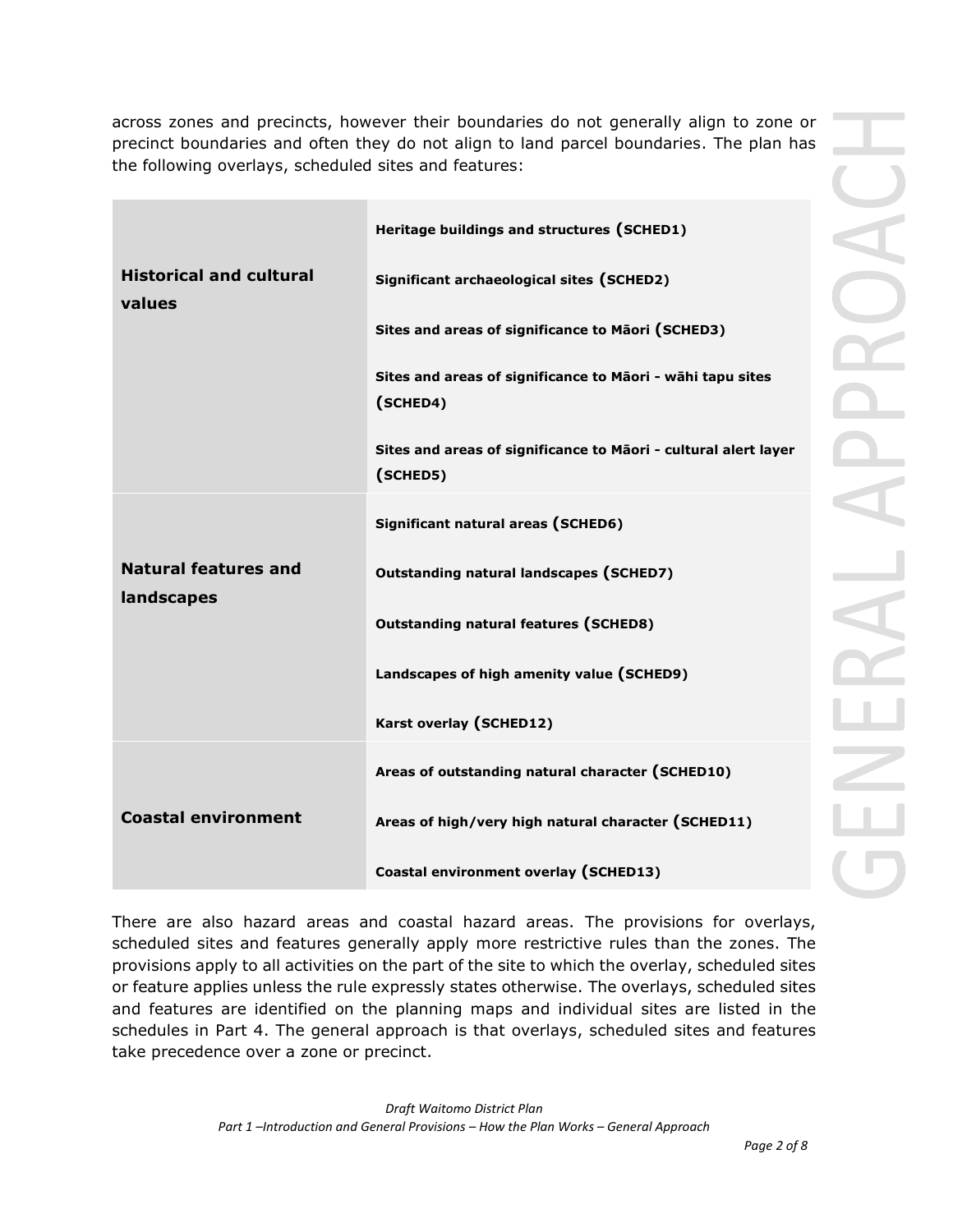# **Part 3 - Area-Specific Matters**

Zones Amenity & Te Maika Precincts Designations

Zones manage the way in which areas of land are used, developed or protected. The spatial application of zones identifies where similar uses and activities are anticipated. The zones provide the main provisions to direct activities. Zones are identified on the planning maps. Additionally, zone rules which have a spatial component, such as the flightpath height restrictions associated with Te Kūiti Aerodrome, are identified on the planning maps. This plan has twelve zones.

The precincts enable local contrasts to be recognised by providing detailed place-based provisions which can vary the outcomes sought by the zone or district-wide provisions and can be more restrictive or more enabling. Where the precinct is located entirely within a single zone, the precinct provisions sit within that zone. An example of this is the Mokau commercial precinct (PREC4) which sits in the settlement zone. Where the precinct has multiple zones, it sits alone as a "multi-zone precinct". In this plan, the amenity precinct (PREC6) and Te Maika precinct (PREC7) are the only multi-zone precincts. Precincts are identified on the planning maps. The plan has seven precincts.

The Act allows Ministers of the Crown, local authorities and network utility operators who are approved as requiring authorities to designate land for public works such as roads, schools and telecommunication facilities. A designation is a form of 'spot zoning' over a site, area or route in a district plan. It allows a requiring authority to undertake the works within the designated area subject to any conditions imposed on the designation. The State Highway corridors and the North Island Main Trunk Railway corridor are both examples of designations.

| <b>Part 4 - Appendices &amp; Maps</b> |            |                      |
|---------------------------------------|------------|----------------------|
| Schedules                             | Appendices | <b>Planning Maps</b> |

The schedules list identified areas, sites and features while the appendices contain technical information. The planning maps are electronic. They spatially define zones, precincts, coastal/hazard areas, overlays, sites and features referred to within the plan chapters.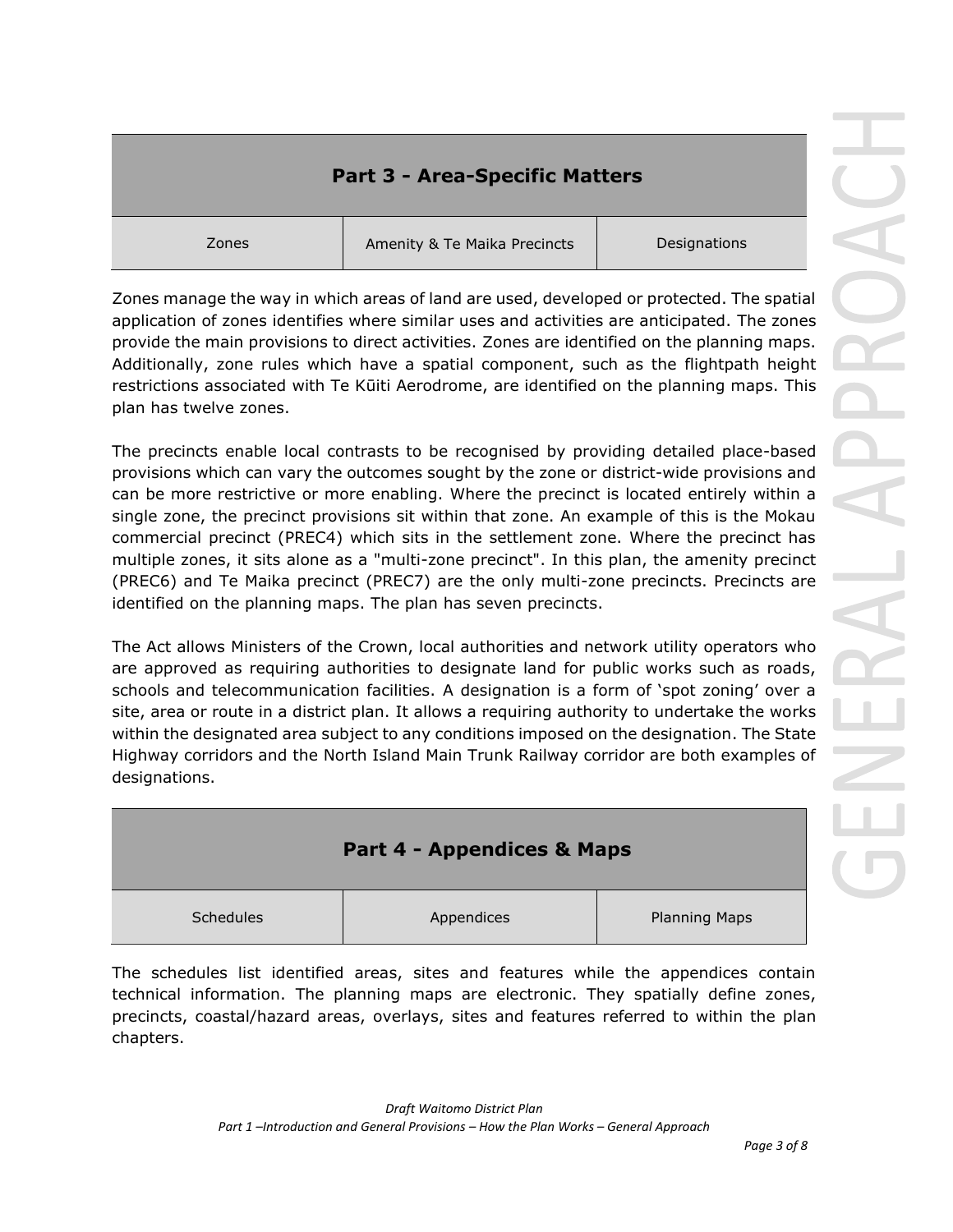#### **District roads and water bodies**

Waitomo District Council is the road controlling authority for district roads. Formed district roads are not zoned but are subject to rules. Most of the rules which apply to roads are found in the transport and network utilities chapters. There are also some specific rules, for example signs in the road reserve, contained throughout the plan. Unformed roads are zoned the same as the zoning of adjoining sites. Where a different zone applies on either side of the unformed road then the zoning will apply to the centreline of the road. Water bodies are not zoned in Waitomo district but they are subject to the rules in the activities on the surface of water chapter.

## **Using the Plan**

Each chapter contains objectives, policies and rules. Objectives are a statement which seek to direct or resolve an identified resource management issue. All of the chapters in Part 2 District-Wide Matters and Part 3 Area-Specific Matters contain objectives and policies which set the policy framework for [the plan.](https://eplan.tcdc.govt.nz/pages/plan/Book.aspx?exhibit=TCDC_Appeals2016_External) Policies set the course of action to achieve or implement an objective.

Rules are presented in two formats - as provisions in an Activities Rules table and as provisions in a Performance Standards table.

Activities rules are rules applicable to the type of activity that is being undertaken and provide the activity status. Where activities rules are used, they are usually found as Table 1 in the chapter. Activities provided for in Table 1 as permitted, controlled or restricted discretionary activities are normally subject to performance standards. Performance standards set limits on the extent to which an activity is permitted or may be assessed as a controlled or restricted discretionary activity. Exceedance of a performance standard normally results in the activity being considered as a more restrictive class of activity. The performance standards are found in Table 2 of most chapters. Some chapters do not have performance standards.

Provisions for coastal hazard areas, hazard areas, overlays, scheduled sites and features sit above the district-wide, zone and precinct objectives, policies and rules and are used to identify hazards as well as the special values of the district, which [Waitomo District](https://eplan.tcdc.govt.nz/pages/plan/Book.aspx?exhibit=TCDC_Appeals2016_External)  [Council](https://eplan.tcdc.govt.nz/pages/plan/Book.aspx?exhibit=TCDC_Appeals2016_External) and the community most want to retain. The overlays also include the matters of national importance in the Resource Management Act 1991 [\(RMA\)](https://eplan.tcdc.govt.nz/pages/plan/Book.aspx?exhibit=TCDC_Appeals2016_External). Unless specified, these provisions prevail over other provisions in the plan: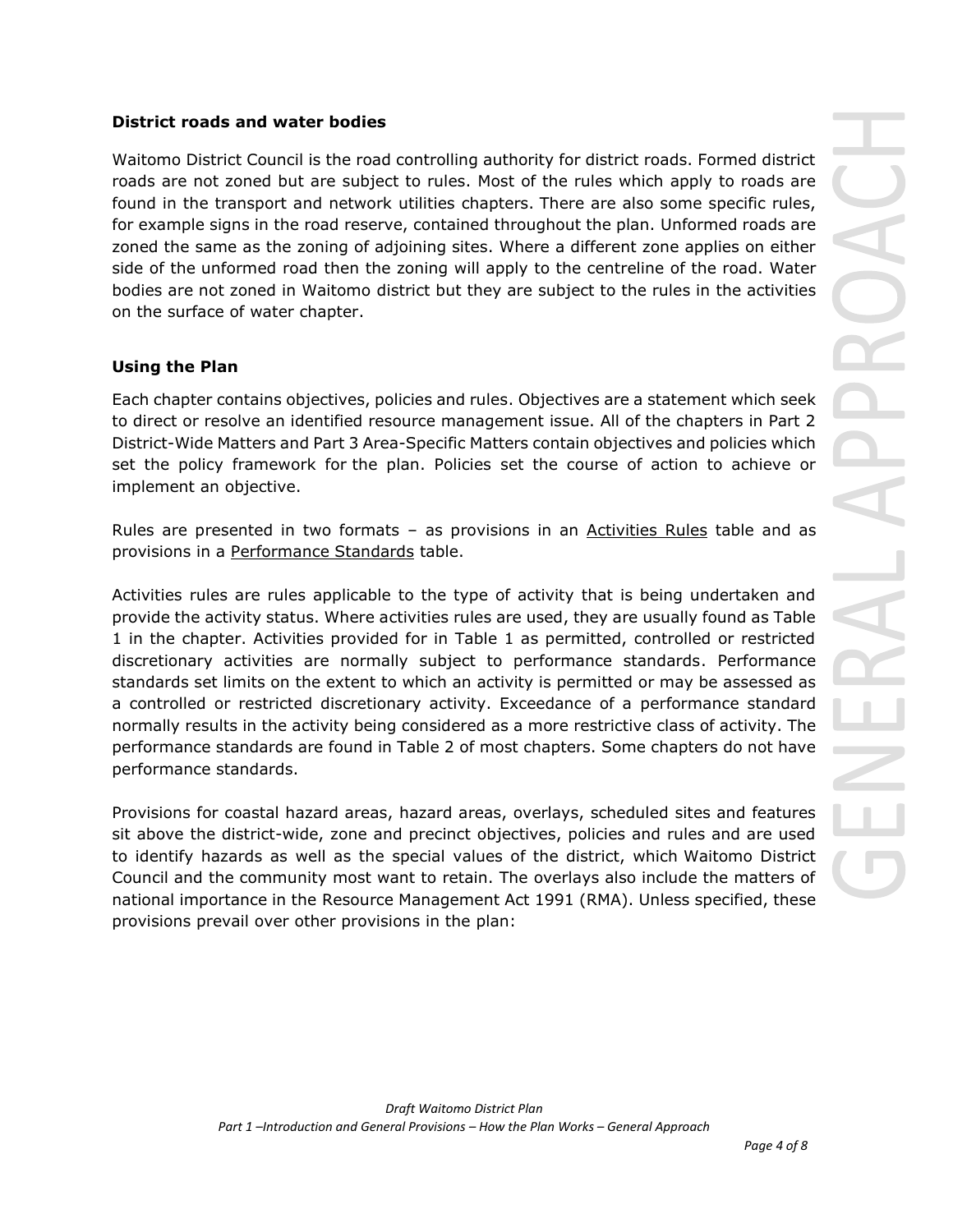#### **Figure 1 - The provisions hierarchy**



Wherever there is a conflict or inconsistency between rules, the most restrictive rule status applies to the activity in the first instance and thereafter the hierarchy in Figure 1 applies to the extent of any conflict.

Wherever there is a conflict or inconsistency between policies or between objectives, in the first instance, the most specific policy approach applies and where this cannot be applied, the hierarchy in Figure 1 applies to the extent of any conflict.

## **Please note:**

- Any activity not expressly provided for within this plan is a non-complying activity.
- Where "all zones" is used in a rule, it applies to all precincts within that zone unless otherwise specified.
- For precincts, the provisions relating to the underlying zone apply unless specifically stated otherwise.
- Formed roads are not subject to the provisions of coastal/hazard areas, overlays, scheduled sites and features unless otherwise specified in a rule.
- Where "SASM" is used in a rule, it refers to sites identified in Schedule 3 and Schedule 4 only.
- Schedule 5 Sites and areas of significance to Māori cultural alert layer is subject to the following provisions only: SASM-O3, SASM-P12 and SASM-R24.

**For avoidance of doubt, where there is an inconsistency between the rules, the more stringent rule applies.**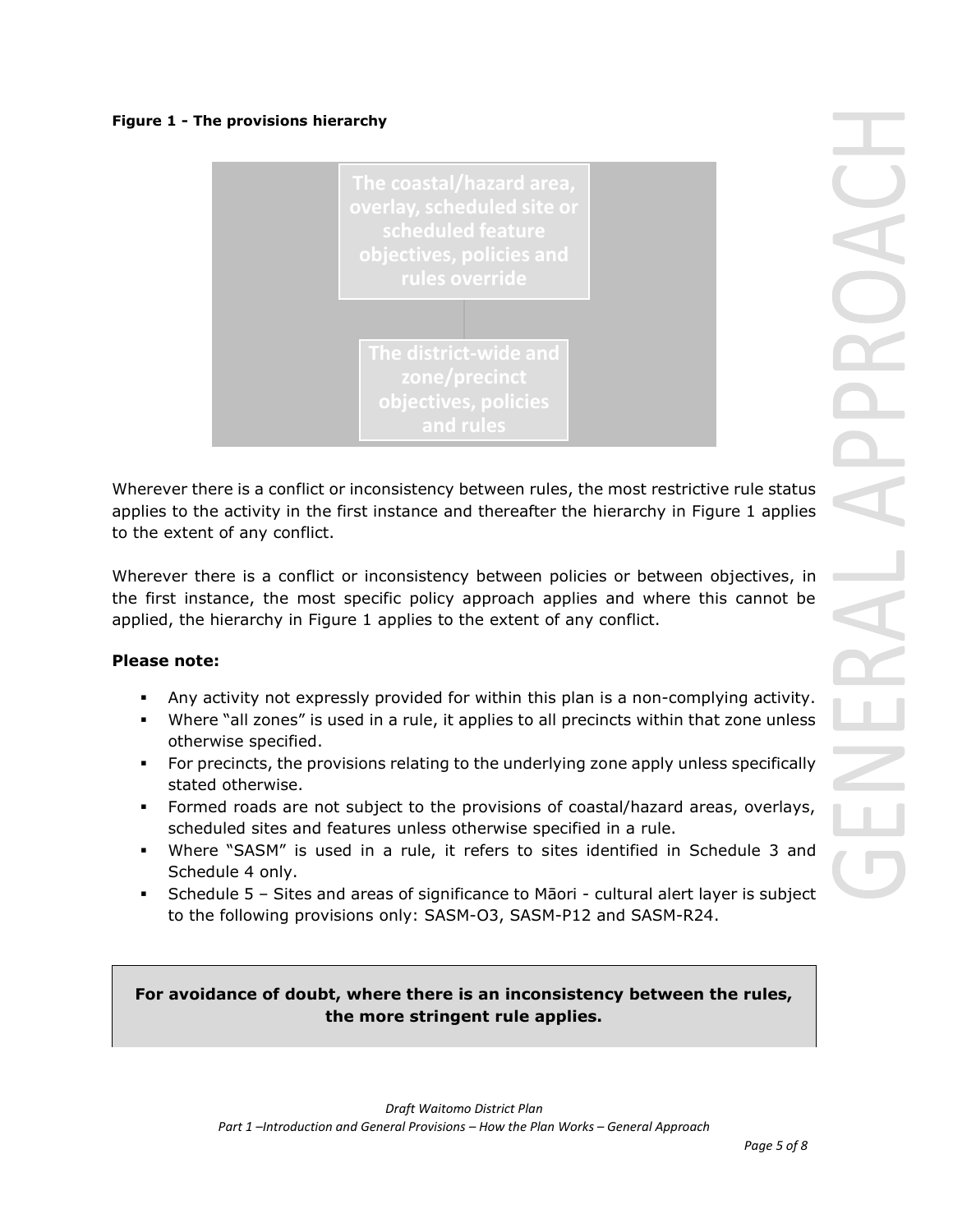## **Applying for a Resource Consent**

*Application forms and guidance on how to make an application and the information that is to be submitted with an application are available on the Waitomo District Council website.*

Step One: Use the planning maps to help you work out what zone applies to your property. Check if it is also within a precinct or coastal/hazard area. Do other controls, overlays, scheduled sites or features apply to your property?

Step Two: Find your zone and/or precinct in the Area Specific Matters chapters. The rules in these chapters will help you to determine which activity status applies to your proposed activity. The activity rules in Table 1 of each chapter contain the activities, the applicable rules and the activity status of each activity. The performance standards that apply to each activity are located in Table 2 (as applicable – some chapters do not have performance standards).

Step Three: If your activity is subject to an coastal/hazard area, overlay or scheduled site or feature, check the District-Wide Matters chapters. If the rule in the overlay or scheduled site or feature is more restrictive than a rule in the zone, then the overlay or scheduled site or feature rules are the rules that apply. These chapters only include rules for certain types of activities. If your proposed activity is within an overlay or scheduled site or feature, but there are no overlay or scheduled site or feature rules that are applicable to your activity, then your activity can be treated as a permitted activity under these chapters unless stated otherwise (but you may still need a resource consent under other Part 2: District-Wide Matters chapters and/or Part 3: Area-Specific chapters).

Step Four: Check the District-Wide Matters chapters to see if your activity is subject to any of the provisions. For example, your proposal may include earthworks, a sign, need carparking or be located close to a river. The activity rules in Table 1 of each chapter contain the activities, the applicable rules and the activity status of each activity. The performance standards that apply to each activity are located in Table 2 (as applicable – some chapters do not have performance standards).

#### **Please note:**

- The overall activity status of a proposal will be determined on the basis of all rules which apply to the proposal. Your proposal will be assessed on the basis of the most restrictive activity status.
- Your application for resource consent must address all rules and performance standards which are applicable to your proposal. If you do not consider that a rule or a performance standard is applicable to your proposal you must clearly set out the reason(s) why the rules or performance standards do not apply.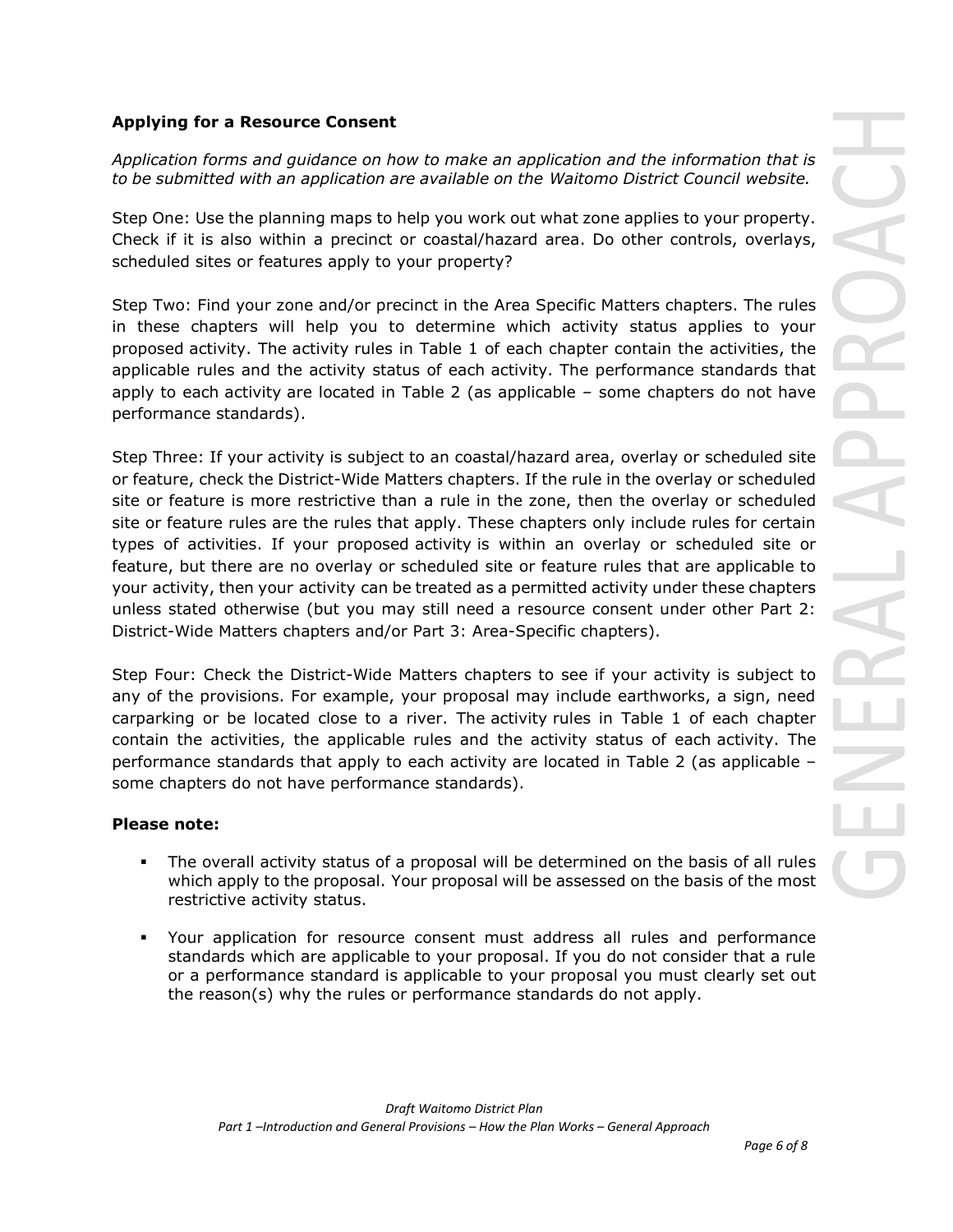## **Activity Status**

No person may undertake any activity in a manner that contravenes a rule in a district plan or a national environmental standard unless the activity is expressly allowed by a resource consent or it is an existing use allowed by section 10 or 10A of the Act.

Where an activity contravenes a rule in this plan or in a national environmental standard, then a resource consent is required to carry out that activity.

All district plans classify activities into six categories called 'activity statuses'. The activity status determines the matters that can be considered when processing and determining the resource consent application.

| <b>Activity</b><br><b>Status</b><br><b>Abbreviations</b> | <b>Activity</b><br><b>status</b>          | <b>Is resource consent</b><br>required?        | <b>What can Council consider?</b>                                                                                                                                                                                                                                                                                   |
|----------------------------------------------------------|-------------------------------------------|------------------------------------------------|---------------------------------------------------------------------------------------------------------------------------------------------------------------------------------------------------------------------------------------------------------------------------------------------------------------------|
| <b>PER</b>                                               | <b>Permitted</b>                          | <b>No</b>                                      | N/A.                                                                                                                                                                                                                                                                                                                |
| <b>CON</b>                                               | <b>Controlled</b>                         | Yes, and consent must<br>be granted            | The 'matters over which control is<br>reserved'.                                                                                                                                                                                                                                                                    |
| <b>RDIS</b>                                              | <b>Restricted</b><br><b>Discretionary</b> | Yes, and consent may be<br>granted or declined | The 'matters over which discretion is<br>restricted'.                                                                                                                                                                                                                                                               |
| <b>DIS</b>                                               | <b>Discretionary</b>                      | Yes, and consent may be<br>granted or declined | Any relevant matter.                                                                                                                                                                                                                                                                                                |
| <b>NC</b>                                                | <b>Non-Complying</b>                      | Yes, and consent may be<br>granted or declined | Any relevant matter and consent can<br>only be granted if the consent<br>authority is satisfied that:<br>The adverse effects of the activity on<br>the environment will be minor; or<br>the activity will not be contrary to the<br>objectives and policies of the relevant<br>plan and any relevant proposed plan. |
| <b>PR</b>                                                | <b>Prohibited</b>                         | No                                             | A resource consent cannot be granted<br>and the activity cannot be carried out<br>unless a plan change is sought to<br>change the activity status.                                                                                                                                                                  |